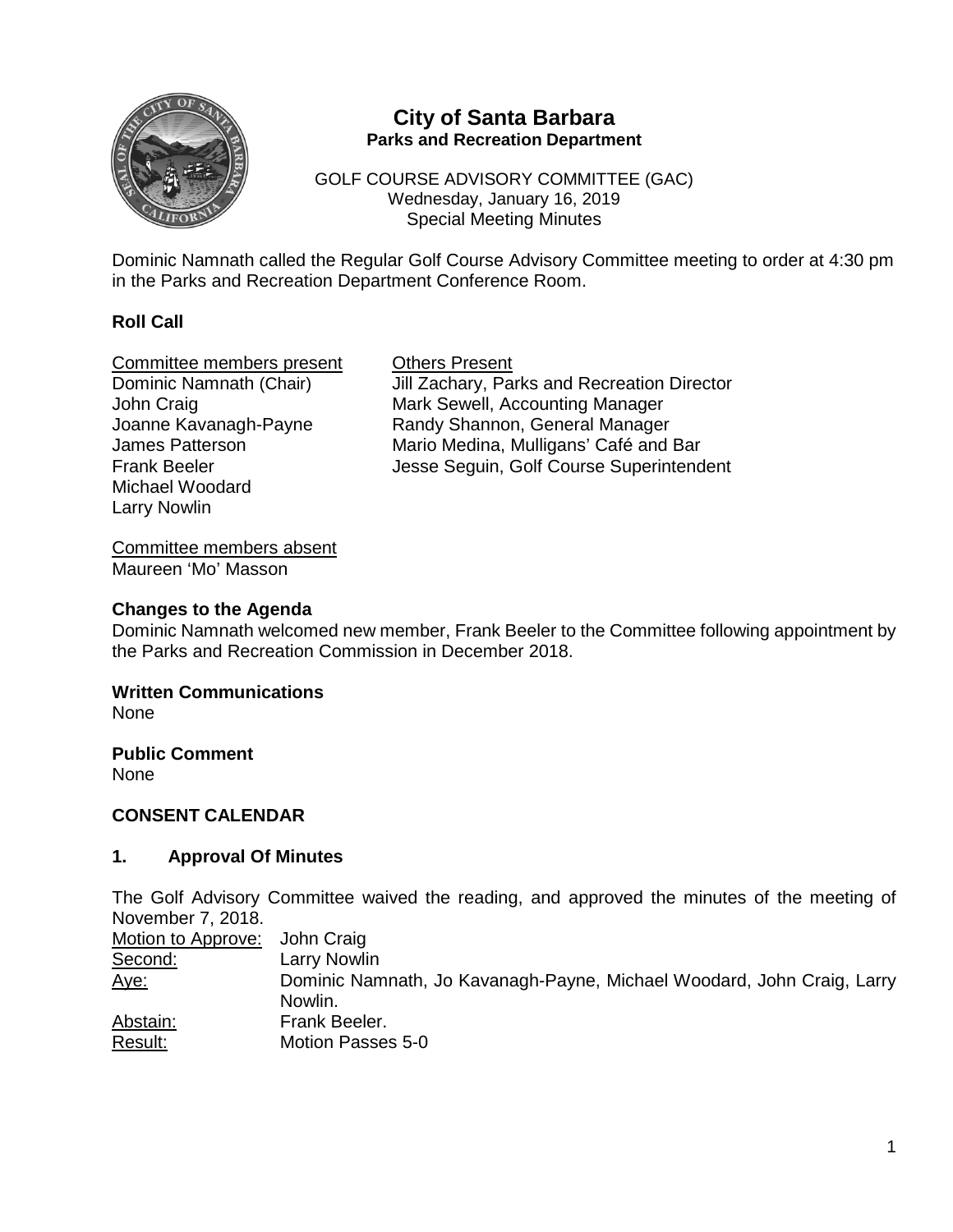# **ADMINISTRATIVE AND STAFF REPORT**

### **2. Golf Course Performance**

Randy Shannon provided a verbal report to the committee reviewing performance for the first six months of Fiscal Year 2019. Revenue performance at mid-year is 4% below budget, yet 8% above the same time in FY2018 demonstrating good underlying growth in rounds played and the impact that the Thomas Fire made to revenues in December 2018. The Russ Morrison Junior program end of season tournament was a success, with approximately 50 youth playing in the event held in November 2018. The Golf Club held a well-attended Holiday themed fun day on December 9th, with lots of activities for the children in attendance. Randy advised the committee that a new Head Golf Professional has been hired and will commence work shortly.

## **3. Golf Maintenance Report**

Jesse Seguin updated the committee on maintenance in November and December 2018, making specific reference to recent purchases of essential equipment that will enable the maintenance team to be more efficient and provide even better playing conditions. Jesse updated the committee with storm preparation plans that the maintenance team have been implementing in anticipation and response to rains. The committee heard that the City had received three bids for bunker renovation to which the City negotiated a contract for the complete renovation, including new drainage for the following eleven (11) bunkers:

- Hole 5, 1 x Greenside bunker,
- Hole 8, 2 x Greenside bunkers,
- Hole 10, 3 x Greenside bunkers,
- Hole 12, 1 x Greenside bunker,
- Hole 15, 1 x Greenside bunker
- Hole 18, 3 x Greenside bunkers.

Construction is due to commence at the end of January, weather permitting and be completed within 28 days.

#### **4. Player Improvement Fund Sub-Committee (PIFSC) Report**

John Craig, Chair of the PIFSC advised the committee that he had completed an annual report for the activities of the PIFSC.

#### **5. Concession Report**

Mario Medina informed the committee that Mulligans Café is trading well and celebrated 25 years at Santa Barbara Golf Club in December 2018. Mulligans Café will be hosting a fundraiser in aid of Holistic Learning Sanctuary on January 19<sup>th</sup> as part of the celebrations of 25 years at Santa Barbara Golf Club.

#### **6. Home Club Reports**

The Committee received reports from the home club representatives regarding membership levels and club activity. Men's Club is now 360 members strong. The Men's Club defeated the Los Paisanos home club in their annual match play tournament in December 2018 by 23-12.